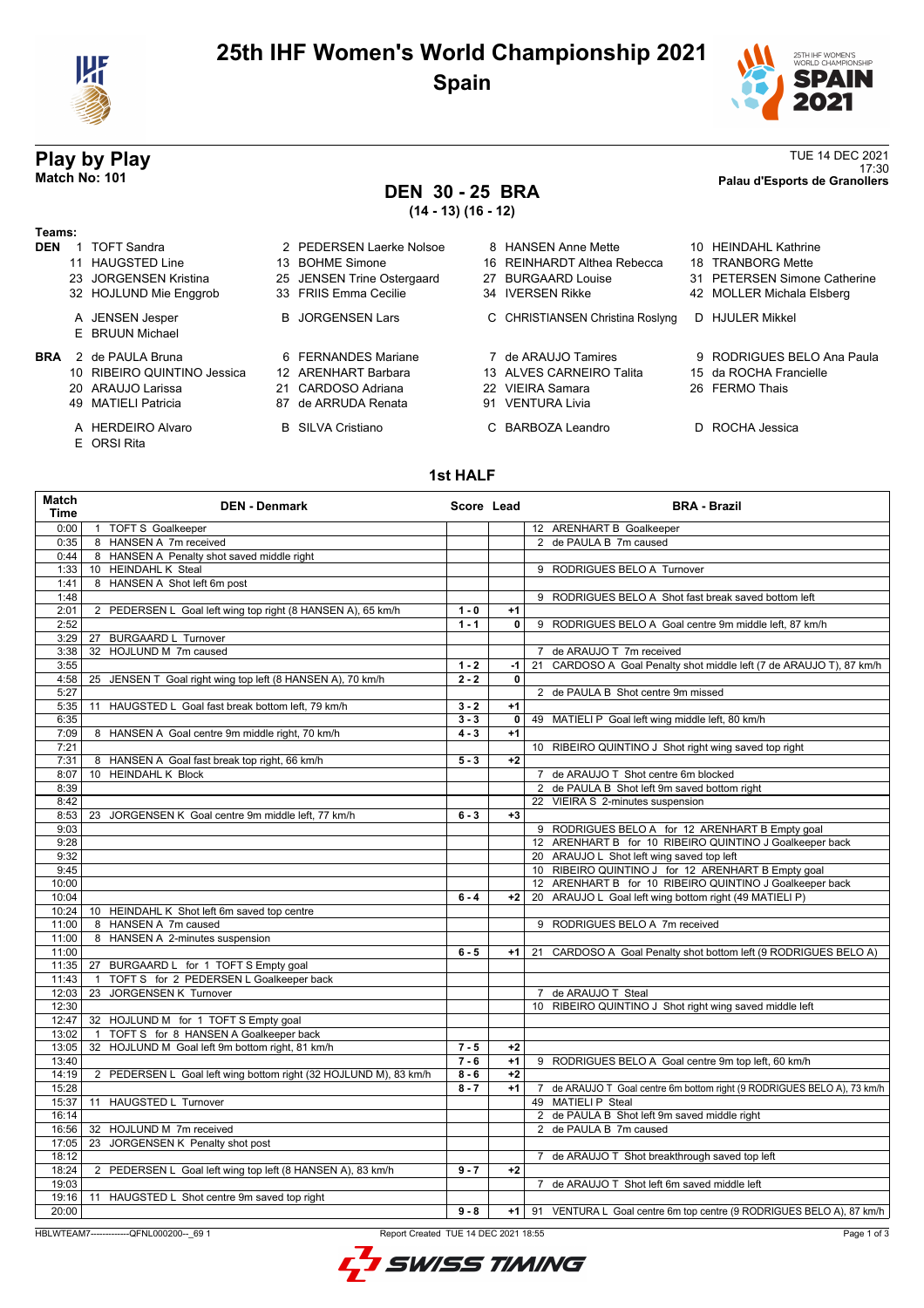



## **DEN 30 - 25 BRA**

**Play by Play**<br>Match No: 101<br>Palau d'Esports de Granollers 17:30 **Match No: 101 Palau d'Esports de Granollers**

# **(14 - 13) (16 - 12)**

**1st HALF**

| <b>Match</b><br><b>Time</b> | <b>DEN - Denmark</b>                                                     | Score Lead |          | <b>BRA - Brazil</b>                                                      |
|-----------------------------|--------------------------------------------------------------------------|------------|----------|--------------------------------------------------------------------------|
| 20:02                       | 8 HANSEN A 2-minutes suspension                                          |            |          |                                                                          |
| 20:07                       | JORGENSEN K for 1 TOFT S Empty goal<br>23                                |            |          |                                                                          |
| 20:29                       | 32 HOJLUND M 7m received                                                 |            |          | 21 CARDOSO A 7m caused                                                   |
| 20:29                       |                                                                          |            |          | 21 CARDOSO A 2-minutes suspension                                        |
| 20:29                       | PETERSEN S Goal Penalty shot bottom centre (32 HOJLUND M), 57 km/h<br>31 | $10 - 8$   | $+2$     |                                                                          |
| 20:56                       | TOFT S for 10 HEINDAHL K Goalkeeper back<br>$\mathbf{1}$                 |            |          |                                                                          |
| 21:07                       |                                                                          |            |          | 49 MATIELI P Shot right 6m saved top right                               |
| 21:10                       |                                                                          |            |          | 10 RIBEIRO QUINTINO J for 12 ARENHART B Empty goal                       |
| 21:21                       | 31 PETERSEN S for 1 TOFT S Empty goal                                    |            |          |                                                                          |
| 21:33                       | 2 PEDERSEN L Goal flying throw top right (23 JORGENSEN K), 79 km/h       | $11 - 8$   | $+3$     |                                                                          |
| 21:50                       | 1 TOFT S for 31 PETERSEN S Goalkeeper back                               |            |          |                                                                          |
| 21:56                       |                                                                          |            |          | 10 RIBEIRO QUINTINO J Shot right wing saved top right                    |
| 22:21                       | 23 JORGENSEN K Shot left 6m missed                                       |            |          |                                                                          |
| 22:46                       |                                                                          |            |          | 12 ARENHART B for 10 RIBEIRO QUINTINO J Goalkeeper back                  |
| 23:06                       |                                                                          | $11 - 9$   | $+2$     | 2 de PAULA B Goal breakthrough middle right, 75 km/h                     |
| 23:36                       | <b>JORGENSEN K Turnover</b><br>$\overline{23}$                           |            |          |                                                                          |
| 24:03                       |                                                                          | $11 - 10$  | $+1$     | 21 CARDOSO A Goal flying throw bottom left (9 RODRIGUES BELO A), 72 km/h |
| 25:09                       | TRANBORG M Goal centre 9m top right, 85 km/h<br>18                       | $12 - 10$  | $+2$     |                                                                          |
| 25:43                       |                                                                          | $12 - 11$  | $+1$     | 2 de PAULA B Goal breakthrough middle right, 81 km/h                     |
| 25:55                       | <b>IVERSEN R 7m received</b><br>34                                       |            |          | 49 MATIELLP 7m caused                                                    |
| 26:02                       | 31 PETERSEN S Goal Penalty shot middle left (34 IVERSEN R)               | $13 - 11$  | $+2$     |                                                                          |
| 26:50                       |                                                                          |            |          | 9 RODRIGUES BELO A Shot right 6m saved top left                          |
| 26:59                       | 18 TRANBORG M Turnover                                                   |            |          | 2 de PAULA B Steal                                                       |
| 27:06                       |                                                                          | $13 - 12$  | $+1$     | 21 CARDOSO A Goal fast break top left (2 de PAULA B), 82 km/h            |
| 27:49                       | 32 HOJLUND M Shot left 6m missed                                         |            |          |                                                                          |
| 28:23                       | JORGENSEN K 7m caused<br>23                                              |            |          | 9 RODRIGUES BELO A 7m received                                           |
| 28:33                       |                                                                          | $13 - 13$  | $\Omega$ | 21 CARDOSO A Goal Penalty shot middle left (9 RODRIGUES BELO A), 76 km/h |
| 28:36                       | 16 REINHARDT A for 1 TOFT S Goalkeeper Substitution                      |            |          |                                                                          |
| 28:50                       | TOFT S for 16 REINHARDT A Goalkeeper Substitution<br>$\mathbf{1}$        |            |          |                                                                          |
| 29:13                       | 32 HOJLUND M Shot left 6m saved                                          |            |          |                                                                          |
| 29:28                       |                                                                          |            |          | Team timeout                                                             |
| 29:49                       |                                                                          |            |          | Turnover bench/team                                                      |
| 29:57                       | 25 JENSEN T Goal fast break middle right (32 HOJLUND M), 52 km/h         | $14 - 13$  | $+1$     |                                                                          |

### **2nd HALF**

| Match<br>Time | <b>DEN - Denmark</b>                                                                            | Score Lead |              | <b>BRA - Brazil</b>                                                    |  |  |  |  |
|---------------|-------------------------------------------------------------------------------------------------|------------|--------------|------------------------------------------------------------------------|--|--|--|--|
| 30:00         | <b>TOFT S Goalkeeper</b>                                                                        |            |              | 12 ARENHART B Goalkeeper                                               |  |  |  |  |
| 30:26         |                                                                                                 | $14 - 14$  | $\mathbf{0}$ | 7 de ARAUJO T Goal centre 6m bottom right (2 de PAULA B), 86 km/h      |  |  |  |  |
| 30:41         | 10 HEINDAHL K Goal fast break middle left (8 HANSEN A), 58 km/h                                 | $15 - 14$  | $+1$         |                                                                        |  |  |  |  |
| 31:27         |                                                                                                 | $15 - 15$  | 0            | 49 MATIELI P Goal breakthrough middle left, 77 km/h                    |  |  |  |  |
| 32:06         | 8 HANSEN A Goal left 6m middle left, 56 km/h                                                    | $16 - 15$  | $+1$         |                                                                        |  |  |  |  |
| 32:17         |                                                                                                 |            |              | 9 RODRIGUES BELO A Shot right 9m saved middle right                    |  |  |  |  |
| 32:22         | TOFT S Turnover (FB)                                                                            |            |              | 2 de PAULA B Steal                                                     |  |  |  |  |
| 32:31         |                                                                                                 | $16 - 16$  | $\Omega$     | 9 RODRIGUES BELO A Goal fast break bottom left (2 de PAULA B), 73 km/h |  |  |  |  |
| 32:53         | 8 HANSEN A Turnover                                                                             |            |              |                                                                        |  |  |  |  |
| 32:58         | 32 HOJLUND M Steal                                                                              |            |              | 12 ARENHART B Turnover (FB)                                            |  |  |  |  |
| 33:04         | 2 PEDERSEN L Goal fast break bottom right (8 HANSEN A)                                          | $17 - 16$  | $+1$         |                                                                        |  |  |  |  |
| 33:47         | 11 HAUGSTED L 2-minutes suspension                                                              |            |              |                                                                        |  |  |  |  |
| 34:06         |                                                                                                 |            |              | 20 ARAUJO L Shot flying throw saved middle left                        |  |  |  |  |
| 34:20         | 32 HOJLUND M for 1 TOFT S Empty goal                                                            |            |              |                                                                        |  |  |  |  |
| 34:45         | TOFT S for 25 JENSEN T Goalkeeper back                                                          |            |              |                                                                        |  |  |  |  |
| 34:47         | 8 HANSEN A 7m received                                                                          |            |              | 49 MATIELI P 7m caused                                                 |  |  |  |  |
| 34:50         |                                                                                                 |            |              | 87 de ARRUDA R for 12 ARENHART B Goalkeeper Substitution               |  |  |  |  |
| 34:50         | 31 PETERSEN S Goal Penalty shot bottom right (8 HANSEN A), 74 km/h                              | $18 - 16$  | $+2$         |                                                                        |  |  |  |  |
| 35:04         |                                                                                                 |            |              | 12 ARENHART B for 87 de ARRUDA R Goalkeeper Substitution               |  |  |  |  |
| 35:20         |                                                                                                 | $18 - 17$  | $+1$         | 20 ARAUJO L Goal left wing middle right (49 MATIELI P), 51 km/h        |  |  |  |  |
| 35:31         | 32 HOJLUND M for 1 TOFT S Empty goal                                                            |            |              |                                                                        |  |  |  |  |
| 35:51         | TOFT S for 11 HAUGSTED L Goalkeeper back                                                        |            |              |                                                                        |  |  |  |  |
| 35:52         | 8 HANSEN A Goal breakthrough middle right, 70 km/h                                              | $19 - 17$  | $+2$         |                                                                        |  |  |  |  |
| 36:25         |                                                                                                 | $19 - 18$  | $+1$         | 9 RODRIGUES BELO A Goal centre 9m top left, 85 km/h                    |  |  |  |  |
| 36:56         | 32 HOJLUND M 7m received                                                                        |            |              | 9 RODRIGUES BELO A 7m caused                                           |  |  |  |  |
| 36:56         |                                                                                                 |            |              | 9 RODRIGUES BELO A 2-minutes suspension                                |  |  |  |  |
| 36:56         | 31 PETERSEN S Goal Penalty shot top right (32 HOJLUND M), 64 km/h                               | $20 - 18$  | $+2$         |                                                                        |  |  |  |  |
| 37:28         |                                                                                                 |            |              | 15 da ROCHA F for 12 ARENHART B Empty goal                             |  |  |  |  |
| 37:38         |                                                                                                 |            |              | 12 ARENHART B for 49 MATIELI P Goalkeeper back                         |  |  |  |  |
| 37:40         |                                                                                                 |            |              | 49 MATIELI P Shot right 6m missed                                      |  |  |  |  |
| 38:15         | 2 PEDERSEN L Goal left wing bottom right (23 JORGENSEN K), 77 km/h                              | 21 - 18    | $+3$         |                                                                        |  |  |  |  |
|               | HBLWTEAM7--------------QFNL000200-- 69 1<br>Report Created TUE 14 DEC 2021 18:55<br>Page 2 of 3 |            |              |                                                                        |  |  |  |  |